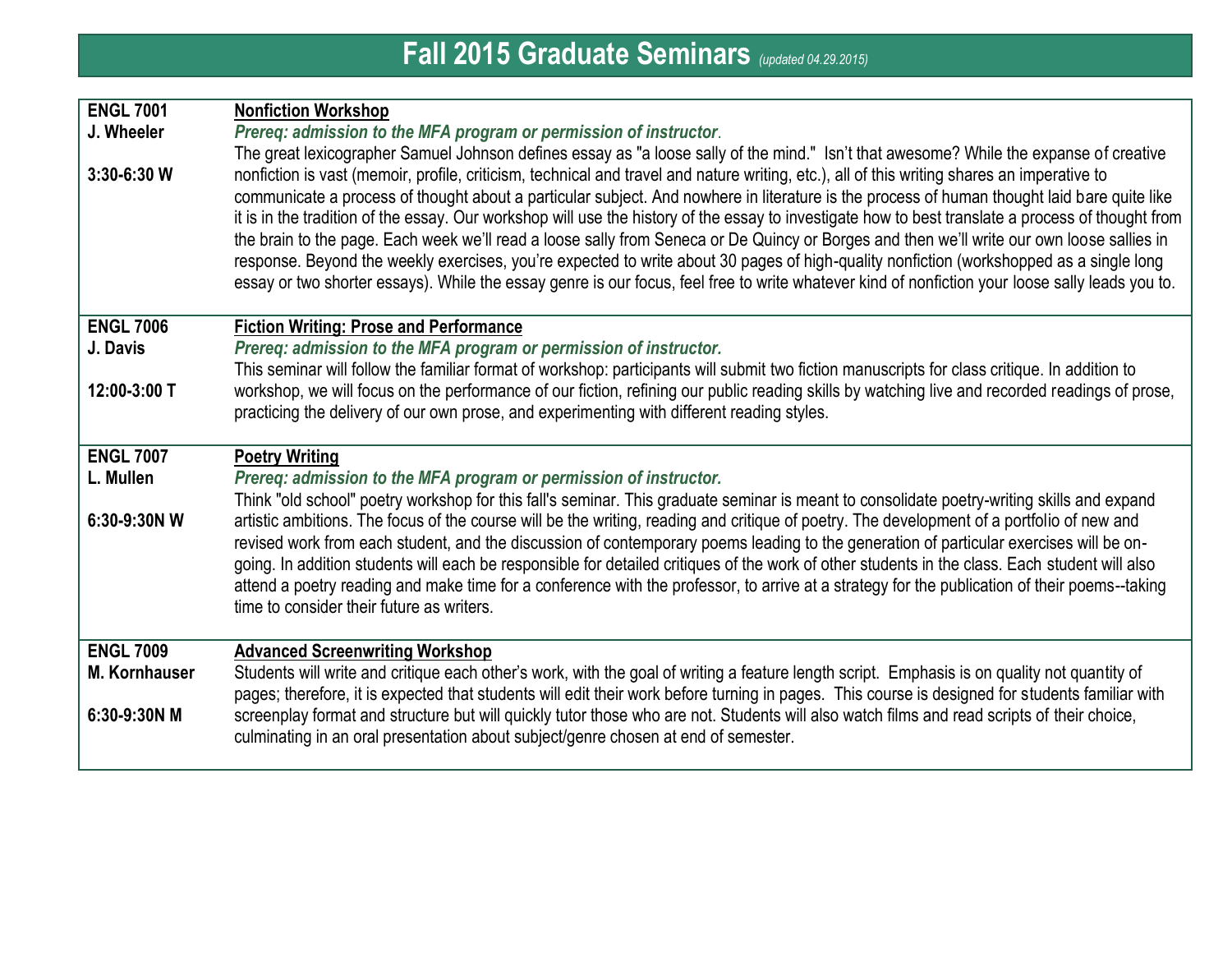## **Fall 2015 Graduate Seminars** *(updated 04.29.2015)*

| <b>ENGL 7020</b><br>L. Coats<br>12:00-3:00 TH            | <b>Proseminar in Graduate Study</b><br>This course will introduce graduate students to the scholarly practices of literary criticism. We will survey some of the theoretical and<br>methodological approaches of the discipline, with a focus on the products and production of scholarship. This focus will have us attend to<br>how authors make a literary argument (e.g., how they select and present evidence, formulate a research question, situate their work within<br>or define a field, engage with critics, choose a medium). In addition, we will address several topics under the broad heading of<br>professionalization: learning the research strengths and resources of the department and college, identifying research tools and resources<br>(e.g., archives, databases), writing and presenting scholarship in formats other than the long research paper (e.g., conference proposals,<br>books reviews, digital mediums), using course work to prepare for the general exams and a dissertation, and using your graduate training to<br>prepare for a career.                                                                                                                                                                                                                                                                                                                                                                                                                           |
|----------------------------------------------------------|----------------------------------------------------------------------------------------------------------------------------------------------------------------------------------------------------------------------------------------------------------------------------------------------------------------------------------------------------------------------------------------------------------------------------------------------------------------------------------------------------------------------------------------------------------------------------------------------------------------------------------------------------------------------------------------------------------------------------------------------------------------------------------------------------------------------------------------------------------------------------------------------------------------------------------------------------------------------------------------------------------------------------------------------------------------------------------------------------------------------------------------------------------------------------------------------------------------------------------------------------------------------------------------------------------------------------------------------------------------------------------------------------------------------------------------------------------------------------------------------------------------|
| <b>ENGL 7050</b><br>K. Cope<br>6:00-9:00N T              | Restoration and 18th Century Literature: OBSERVATION: AN AUGUSTAN IMPERATIVE.<br>Observation and related ocular actions such as spectating, viewing, and perceiving may, to contemporary readers, seem more or less<br>passive engagements that involve the expenditure or no more than a few volts of neural power. During the "long" eighteenth century,<br>however, observation took a more dynamic, entrepreneurial, and even aggressive form, whether as the climax of a harrowing journey of<br>discovery or as the first step toward the creation of compositions or as an element in the conduct of science. The genres is which<br>observation operated included not only poetry and prose but also pictorial art, statuary, and even architecture; disciplines such as<br>microbiology, geology, and astronomy extended the purview of observation across all scales of experience; and philosophers of an<br>empirical kidney (for example, Locke, Berkeley, and Hume) regarded observation as the cornerstone of human knowledge. This course will<br>consider both the fundamental texts related to the cult of observation and some of the more creative extensions of the observational habit.<br>Readings will include a lively variety of materials, whether periodical essays or topographical poems or explorers' journals or philosophical<br>treatises or picaresque novels (and more). Seminar members will also venture occasionally into artistic and musical offerings of the period. |
| <b>ENGL 7137</b><br><b>M. Richardson</b><br>2:00-3:30 MW | <b>Chaucer</b><br>The Canterbury Tales (in Middle English) will be the focus of the seminar, with visits to some of Chaucer's shorter poems. Besides those<br>interested in Medieval and Early Modern Studies, the seminar should be of special interest to those who will be teaching Chaucer as part of<br>survey courses (i.e., everyone focusing on British literature) and those interested in the history of rhetoric, which will receive special<br>attention.                                                                                                                                                                                                                                                                                                                                                                                                                                                                                                                                                                                                                                                                                                                                                                                                                                                                                                                                                                                                                                          |
| <b>ENGL 7222</b><br>S. Weinstein<br>12:30-3:30 F         | <b>Topics in Literacy Studies: Researching Community Literacies</b><br>How do people use reading and writing, broadly defined, to act within and upon their everyday lives? The living room book club, the open<br>mic stage, the digital message board, the prison theater performance, the Bible study meeting – these are the kinds of sites we study when<br>we study community literacy practices.                                                                                                                                                                                                                                                                                                                                                                                                                                                                                                                                                                                                                                                                                                                                                                                                                                                                                                                                                                                                                                                                                                        |
|                                                          | Students in this seminar will be encouraged to conduct research in community sites, though course projects may focus on either primary or<br>secondary sources. If students want to conduct research with a community site for this seminar, they are strongly encouraged to make<br>contact with potential sites prior to the beginning of fall semester. Contact Dr. Weinstein to discuss potential sites.                                                                                                                                                                                                                                                                                                                                                                                                                                                                                                                                                                                                                                                                                                                                                                                                                                                                                                                                                                                                                                                                                                   |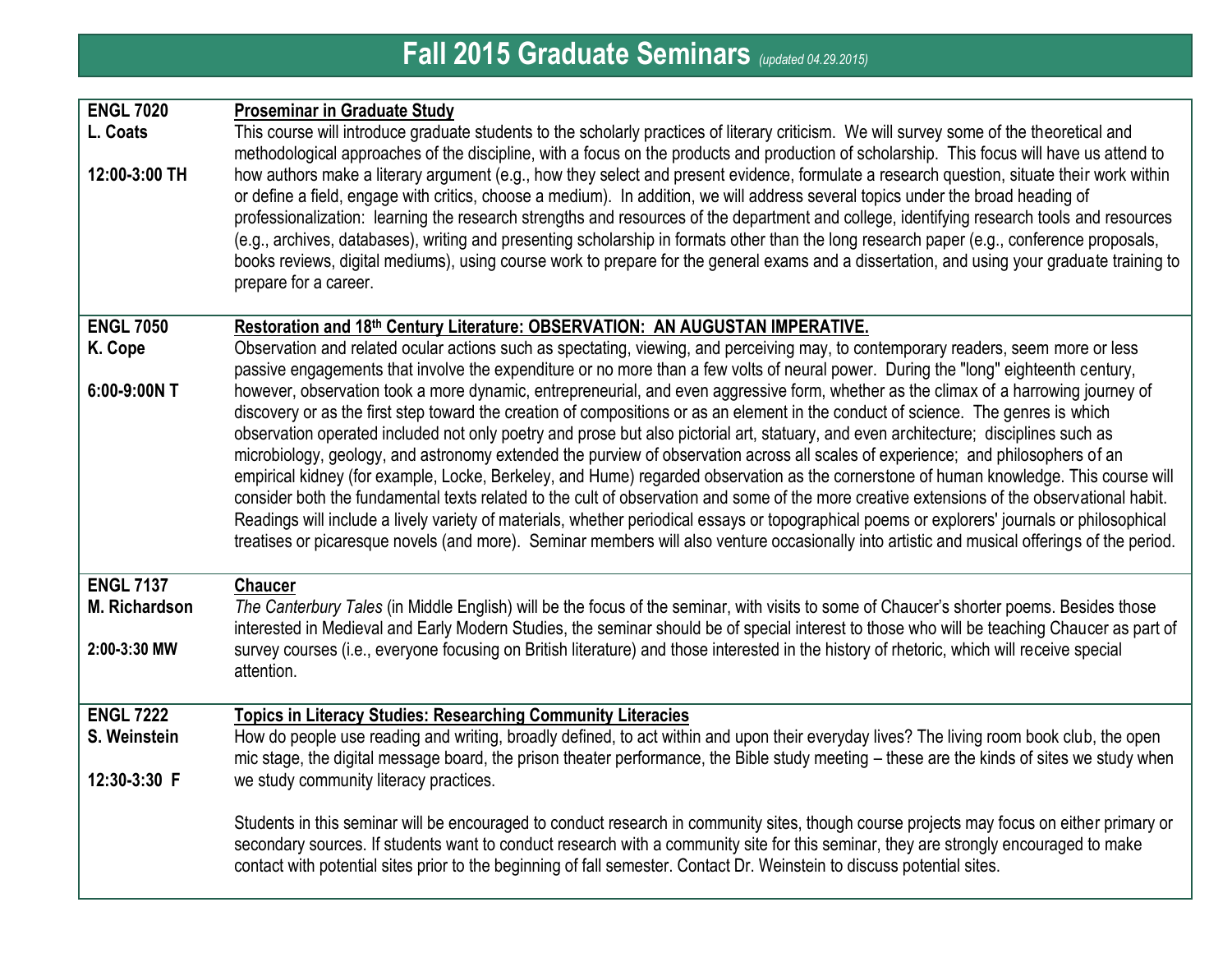| <b>Fall 2015 Graduate Seminars</b> (updated 04.29.2015) |                                                                                                                                                                                                                                                                                                                                                                                                                                                                                                                                                                                                                                                                                                                                                                                                                                                                                                                                        |  |
|---------------------------------------------------------|----------------------------------------------------------------------------------------------------------------------------------------------------------------------------------------------------------------------------------------------------------------------------------------------------------------------------------------------------------------------------------------------------------------------------------------------------------------------------------------------------------------------------------------------------------------------------------------------------------------------------------------------------------------------------------------------------------------------------------------------------------------------------------------------------------------------------------------------------------------------------------------------------------------------------------------|--|
| <b>ENGL 7423</b><br>C. Ware                             | <b>Topics in Folklore: Louisiana Folklore and Folklife</b><br>Louisiana Folklore and Folklife (ENGL 7423) offers both a graduate-level introduction to the interdisciplinary field of folklore studies and its                                                                                                                                                                                                                                                                                                                                                                                                                                                                                                                                                                                                                                                                                                                         |  |
| $3:00-6:00$ T                                           | various theoretical approaches, and an overview of Louisiana cultural groups and traditions. We'll approach folklore as a dynamic form of<br>artistic communication that may be verbal, material, or customary. Among the topics we will discuss are festive traditions such as various<br>Mardi Gras customs, foodways, music, folk healing, and narrative traditions. Readings will primarily be ethnographic descriptions and<br>analyses of folklore, but we will also draw on some literary sources and films.                                                                                                                                                                                                                                                                                                                                                                                                                    |  |
| <b>ENGL 7541</b><br>A. Gourdine                         | Topics in Rhetoric, Media and Representation: Color Rhetoric: Signifying Race, Class and/on the Body<br>Words are acts. This course will not only explore color as a mark, carried upon the body, but also the discourse that make this mark legible<br>as an indicator of race, class, and privilege. Relying (slightly) on critical race theory, we will query corporeal, literary, visual, and lyrical texts                                                                                                                                                                                                                                                                                                                                                                                                                                                                                                                        |  |
| $3:30-6:30$ M                                           | for contemporary (and historical) strategies of naming, packaging, and policing bodies.                                                                                                                                                                                                                                                                                                                                                                                                                                                                                                                                                                                                                                                                                                                                                                                                                                                |  |
| <b>ENGL 7623</b><br>M.K. Callaway                       | Topics in Professional Writing: Publishing in the Digital Age<br>This seminar is designed to help students gain a fuller understanding of the modern publishing process, with a view toward exploring<br>possible careers, bringing their own work into print, and interacting with publishing houses. We will begin with an overview of American                                                                                                                                                                                                                                                                                                                                                                                                                                                                                                                                                                                      |  |
| 12:30-2:00 MW                                           | publishing in the 20th century, focused mainly on scholarly publishing, to explore how we arrived at modern publishing practices including<br>digital rights issues, ebook vs. print decisions, online marketing opportunities, and seeking grants/funding. As we delve into detailed<br>dissections of the current state of publishing, we will examine every stage of book and literary journal production. Students will have the<br>opportunity to interact directly with the operations of a university press. Readings will range broadly to elucidate an understanding of the<br>topics above and will include modern fiction, scholarly works, and journal pieces. Periodic writing assignments and weekly Moodle<br>discussions will focus on understanding specific components of publishing: past, present, and future. Final project will be an analytical essay<br>or a visual presentation on some aspect of publishing. |  |
| <b>ENGL 7915</b><br><b>TBA</b>                          | <b>Teaching College Composition</b><br>Sections are assigned by the Director of University Writing Program by permission only.                                                                                                                                                                                                                                                                                                                                                                                                                                                                                                                                                                                                                                                                                                                                                                                                         |  |
| (HOLD)                                                  | Section 1 - 9:00- 10:30 T TH<br>Section 2 - 10:30-12:00 T TH                                                                                                                                                                                                                                                                                                                                                                                                                                                                                                                                                                                                                                                                                                                                                                                                                                                                           |  |
|                                                         |                                                                                                                                                                                                                                                                                                                                                                                                                                                                                                                                                                                                                                                                                                                                                                                                                                                                                                                                        |  |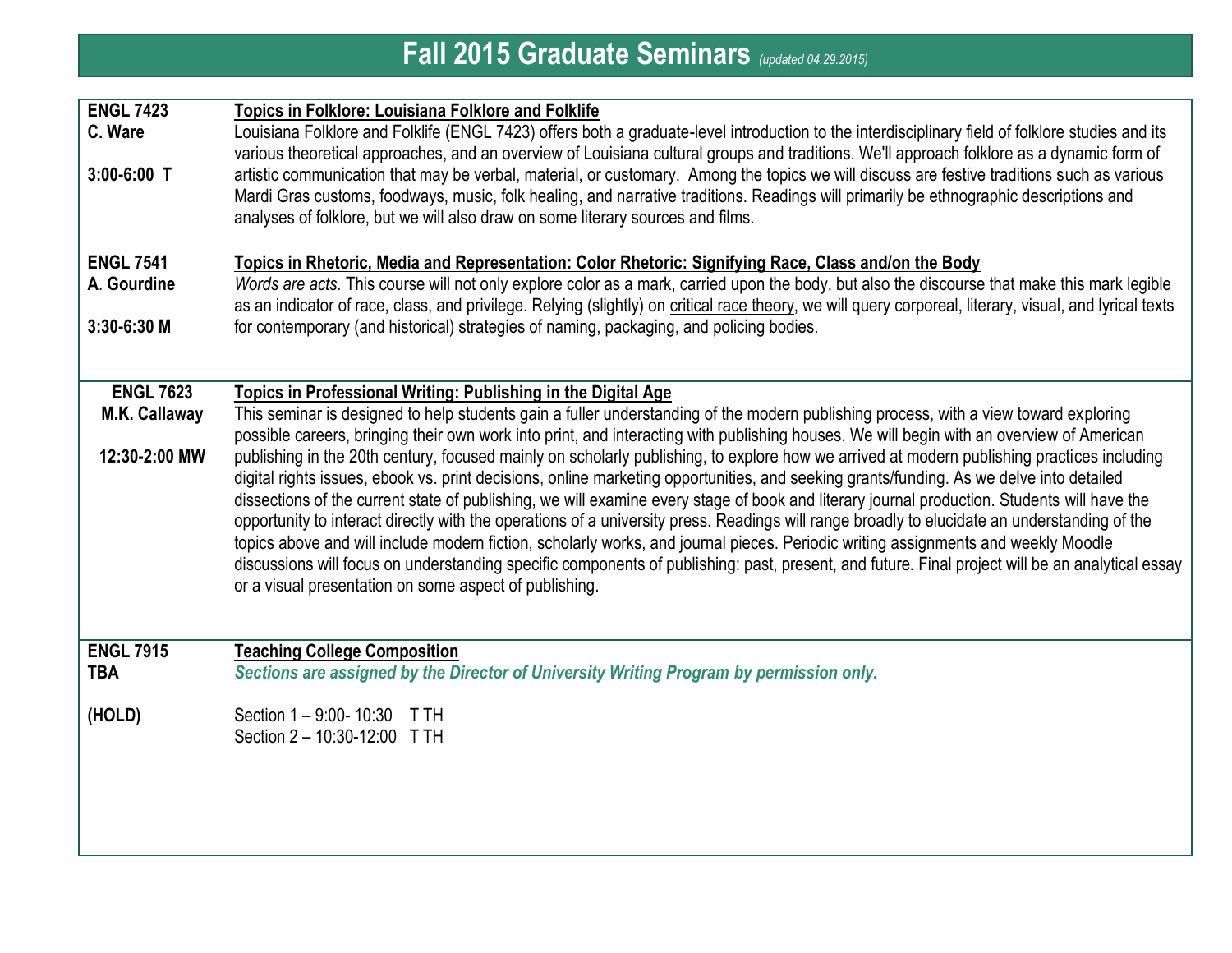| <b>ENGL 7922</b><br>R. Moreland<br>3:00-6:00 TH | <b>Authors Seminar: Faulkner and DuBois</b><br>Although Faulkner declined Du Bois's challenge to a debate on the courthouse steps where Emmett Till's murderers were acquitted by an<br>all-white jury, versions of this debate and its many possible dimensions can be traced throughout both writers' work. This will be our goal. |  |
|-------------------------------------------------|--------------------------------------------------------------------------------------------------------------------------------------------------------------------------------------------------------------------------------------------------------------------------------------------------------------------------------------|--|
| <b>Of Related Interest</b>                      |                                                                                                                                                                                                                                                                                                                                      |  |
| <b>WGS 4500.002</b>                             | <b>Special Topics in WGS: Teaching Gender/Gendered Teaching</b>                                                                                                                                                                                                                                                                      |  |
| M. Massé                                        | College teaching once seemed to be the placid step-sister of scholarship, accomplished through the spontaneous overflow of knowledge.                                                                                                                                                                                                |  |
|                                                 | Feminist theory has been central to a reconsideration of what, how, and why we teach, as well as who teaches and who learns. We'll look                                                                                                                                                                                              |  |
| $1:30-3:00$ TTH                                 | at influential statements on gender and pedagogy, as well as critiquing them. What combination of subject matter, explicit pedagogical                                                                                                                                                                                               |  |
| 248 Woodin                                      | assumptions, mode of presentation, instructor's stance, or students' expectations identifies a class as "feminist"? What particular issues do<br>we have to think about in teaching courses whose content is about gender and sexuality studies? What difference does the sex, race, or                                              |  |
| mmasse@Isu.edu                                  | orientation of someone standing before a class make, regardless of the class's topic? The design of the syllabus will be partially decided by                                                                                                                                                                                        |  |
|                                                 | the interests of students who enroll for the class, but format will be discussion. Reading journals, two short essays, longer final essay, and                                                                                                                                                                                       |  |
|                                                 | class presentation. This course fulfills Department of English graduate credit requirements, and there is a modified final project option for                                                                                                                                                                                        |  |
|                                                 | M.F.A. students.                                                                                                                                                                                                                                                                                                                     |  |
| <b>WGS 4500.001</b>                             | <b>Special Topics in WGS: Gay Autobiography</b>                                                                                                                                                                                                                                                                                      |  |
| <b>B.</b> Kahan                                 | What kind of theory of biography does queer theory need? What is the relationship between an individual's memory of a gay life and gay                                                                                                                                                                                               |  |
|                                                 | history? In this course, we will read a range of twentieth gay and lesbian autobiography in relation to queer theory (a field which describes                                                                                                                                                                                        |  |
| 10:30-12:00 TTH                                 | itself as fundamentally anti-identitarian). We will ask questions about the nature of autobiography: What are the generic features of an                                                                                                                                                                                             |  |
| 119 JC Miller                                   | autobiography and how do we know when something is autobiographical? And we will ask questions specific to gay autobiography: What<br>can gay lives from the past tell us about the present? What makes for a gay life? How does one narrate such a life? This course will                                                           |  |
| bkahan@Isu.edu                                  | introduce students to the fundamental questions of queer theory and the theories of autobiography and authorship. Primary text readings                                                                                                                                                                                              |  |
|                                                 | will include: David Sedaris, Langston Hughes, Gertrude Stein, Mary MacLane, Ralph Werther, and Glenway Wescott. We will also read                                                                                                                                                                                                    |  |
|                                                 | work by Eve Sedgwick, Michael Warner, and Philippe Lejeune.                                                                                                                                                                                                                                                                          |  |